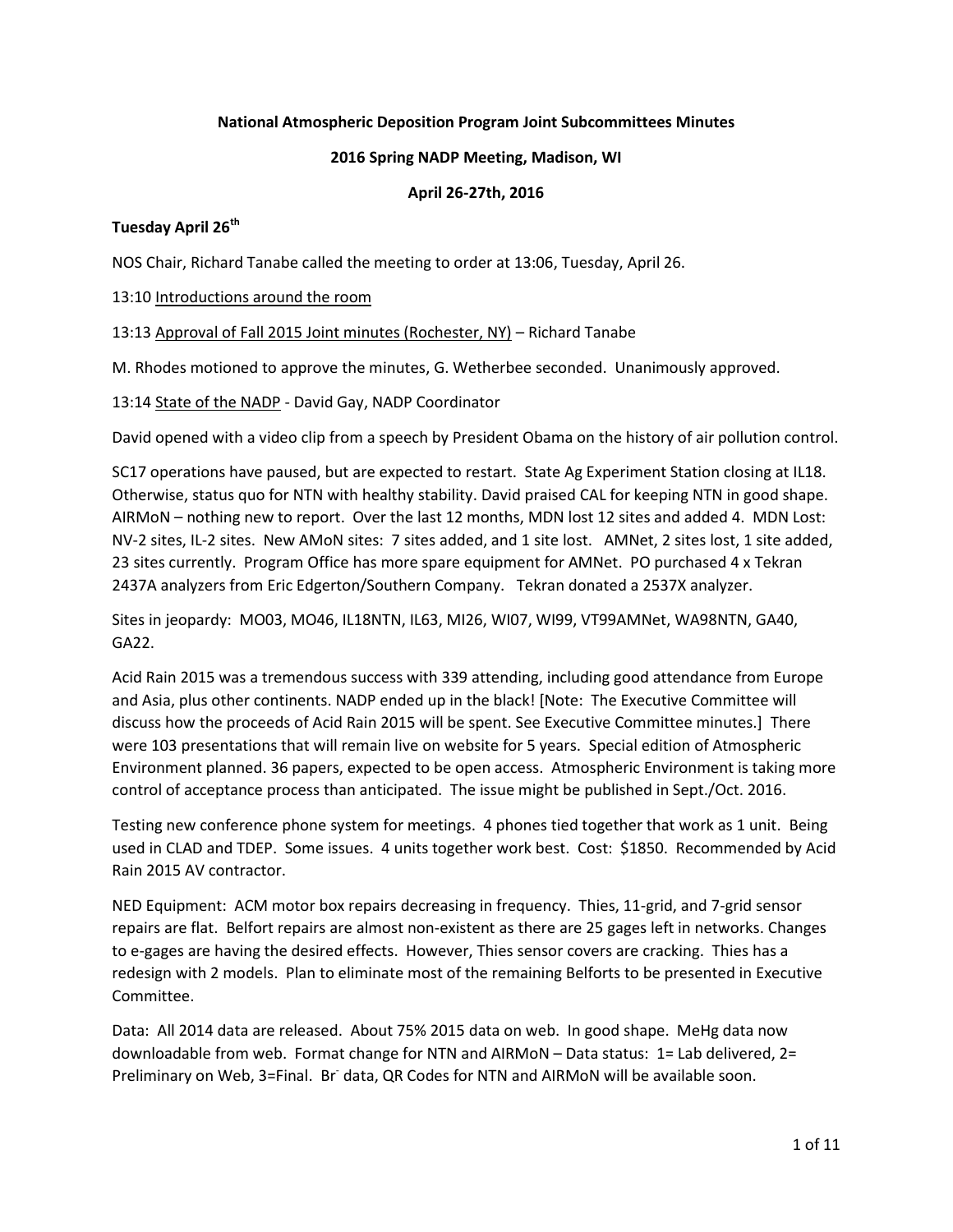New Impact Statement from SAES/USDA in February, and on web site. Nice publication produced by State Ag. Experiment stations.

Journal Article Count = 2,750 for 2015.

Site News: Craters of the Moon had an eagle hit by car, and they used NTN shipping box to contain him.

Retirements: OR10, Jon Moreau, 35 years! Ray Knighton, USDA, retired Jan. 7. Ali Mohamed is representing USDA temporarily.

Talks/Travel: AGU Meeting in Montreal, May 3-7. Hg meeting in Jeju, South Korea, June 14-22, Japan Society of Env. Chemists, Sapporo. Sent Van Bowersox to Japan to give talk on behalf of WMO this week to encourage them to share data. National Env. Monitoring Conference, Chicago, Aug. 2015. LADCO Network Meeting, Aug. 19-20, Indy, Budget Committee in August;

Meetings coming up in 2016/17: Mercury 2017 coming up! Next week, NWQ Monitoring Conference, Tampa, FL. Association of Science Limnology and Oceanography, Tribal Air Monitoring Support, Mercury 2017 Planning Meeting, Asia Pacific Hg Monitoring Meeting, National Ambient Air Monitoring Conference (Aug 8-12, 2016), Atmospheric Sciences Current Scene (UNAM, Mexico City), August 2016.

13:45 CAL Report – Chris Lehmann, CAL Director

2015 sample tally: 17,136 samples analyzed by CAL, the busiest year ever!  $10,000$ <sup>th</sup> AMoN sample since 2007 was collected.

7 new NTN sites, 5 sites closed, 41 Sites with issues: Power (15), Egage (27), Winter (4), Other (2).

AIRMoN: Bag sampling. Bag failure rate of 1.5%.

AMoN: 7 new sites, 1 site closed, 4 sites with protocol issues.

Data Completeness: NTN 87%, AIRMoN 99%, AMoN 98.7%. NTN completeness is up last 2 years!

AMoN Travel Blanks: Doing very well. No values above target limit in 2016 so far. Travel blank NH<sub>3</sub> concentrations are trending lower. New lab washer for AMoN jars. New AMoN sampler body labels are silicon based and custom made.

Revised sample processing for low volume samples. New prioritization FIA>IC>ICP>pH&Cond. Formerly, running only pH and conductivity, now we have a full complete suite of analyses. Consistent coding of lab sample types now improved as well.

Bottle leaks: 2 series (green dot/squishy) and old bottles. Stats show that about 10 uses is optimal for all bottles.

pH and Conductivity automated instrument. Lee and Nina working are with Angela in the lab, and data will be shown in NOS.

QA Documents: QA Report for 2015 in preparation. 2014 QA plan published. 53 SOPs available online.

IDLs have dropped, except for  $NH_4^+$  for AIRMoN (0.019 mg/L).

Data deliverables: NTN 44 days, AIRMoN 39 days, AMoN 43 days.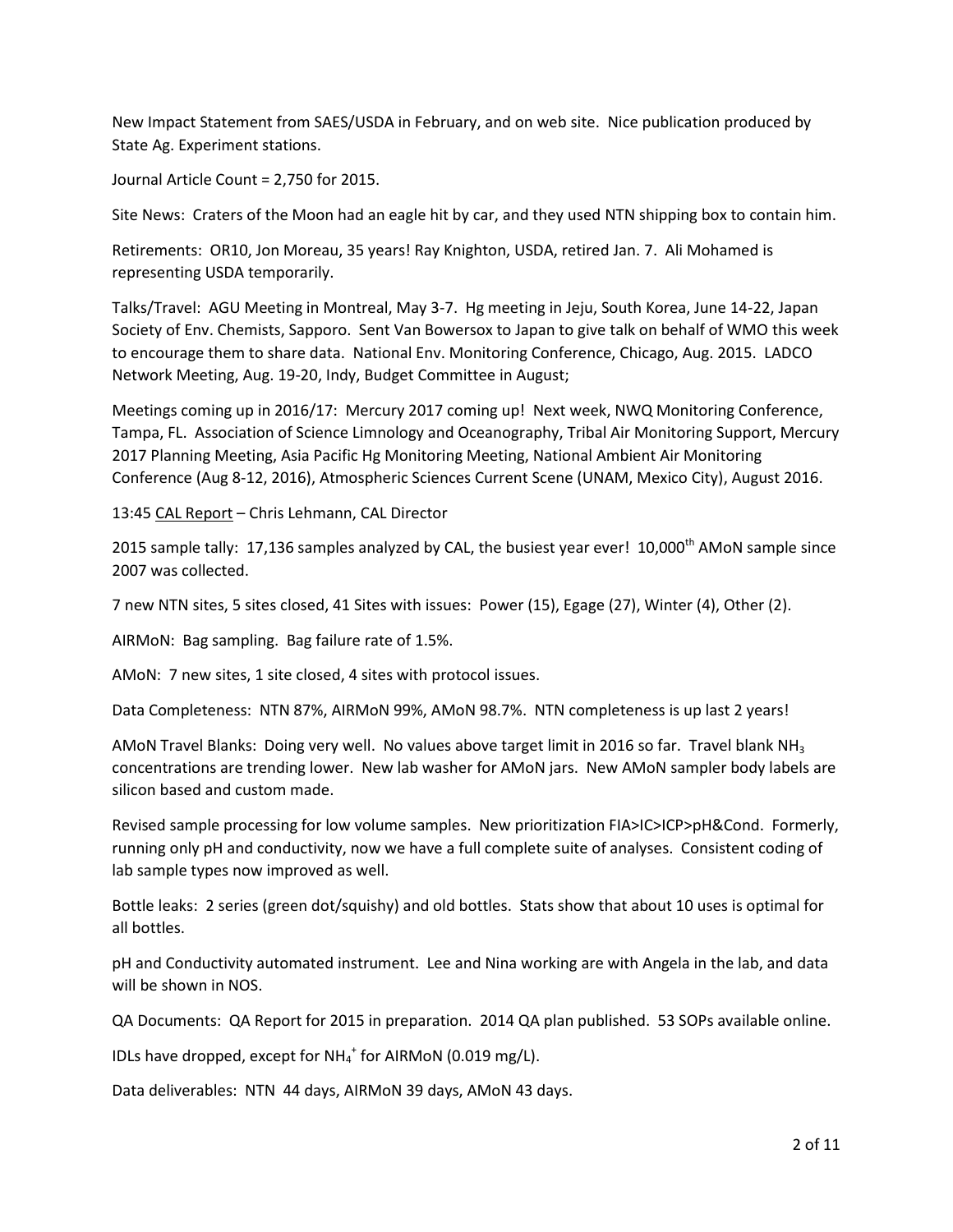Ella Ashford (8<sup>th</sup> grader from Port Townsend, WA) sent thank you note to Chris for support of her air quality/asthma project. She won first place in her division for science fair/competition.

# 14:03 QA Report – Mark Rhodes, PO QA Manager

Highlights from QAAG conference call April 21.

Site surveys on schedule. Upgrade of single-chimney N-CON MDN collectors continues.

Dual Chimney N-CON axles have problems due to coupling used. Now, N-CON using single piece axle. Axles being replaced as they break.

Some ACM collectors now in the field 35+ years, and some are in bad shape. Upgrades needed at many sites.

QA Reports:

2014 – All posted

2015 – Field Survey in external editing, should be published shortly after meeting. HAL, CAL, AMNet QA reports still pending.

# QA Documents

1 new SOP and 5 updated documents approved by QAAG.

Guidelines for Evaluation and Approval of Equipment for Use in AMoN and AMNet are needed.

Other items: HAL is revising QAP for 2016, and it should be final next week.

AMoN: Quantification of uncertainty to be presented in NOS.

Approval of Tekran 2537X instrument is needed.

USGS collocated equipment program at SD08 discussed. Site went dark for 6 weeks. NADP and CAL now have updated processes to identify and address this problem sooner.

Debris in wet-deposition samples at SC03 is a mystery. Not sure what is going on. SC03 says samples are clean, but lab sees debris. Possibly humic material.

PO 2016 Review Team for this summer: Rich Grant (Purdue), Mark Nilles (USGS), Tim Sharac (EPA), Andy Johnson (ME DEQ).

DQO study is ongoing. Need to focus on this in 2016.

14:15 Training – Richard Tanabe led an open discussion.

How should we do training in the future? Webinars, onsite, at meetings? Ideas?

CAPMoN: Goes to each site 2 times per year to observe and provide hands-on, onsite training. Techniques have to be approved by observers/trainers. AMEC goes to each CASTNET site once every 6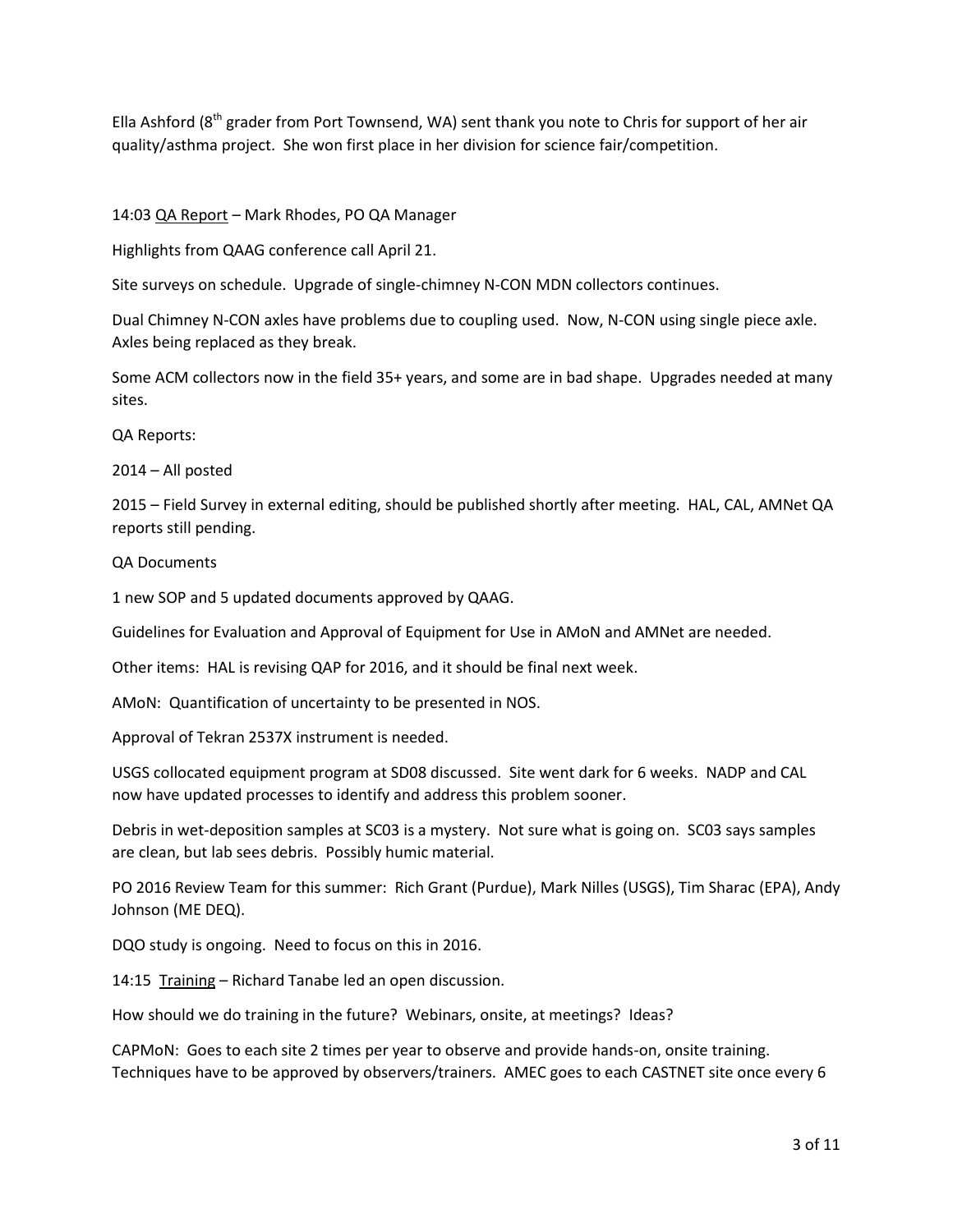months. Some training / follow-up done on as-needed basis. EEMS goes to each CASTNET site once per year and does training. Rhodes: Webinar attendance is 20-30 people, including several PO/lab staff.

D. Gay: Suggestion – Site operators watch video, and then site liaison calls them to ask questions about it. Nilles: operator turnover is high, and commuting to a site 52 times per year is a lot to ask an operator. So, there are substitutes that operate the site infrequently. Therefore, trying to reach all of them is difficult. CAPMoN operators are paid, whereas lots of NADP sites are run by volunteers, which makes a big difference. Many ideas were shared by various committee members. No resolution was reached.

#### 14:30 Overview of Agendas for Subcommittees - Chairs

#### EROS Agenda – Pam Padgett

N in Rain brochure out of date and needs update.

Data citation and licensing

Site operator engagement (training)

Outreach for K-12 projects

CLAD definitions project

Quarterly newsletter items

Remote Access progress

Creating a Wikipedia page for NADP

#### NOS – Richard Tanabe

AMNet Update – Mark Olson

AMoN Update and Uncertainty - Melissa Puchalski

Equipment Testing Update (Belfort, sensor study, modified Thies sensor) – Mark Rhodes

USGS Hg Isotope Study Update - Marty Risch

Site Survey Report - Eric Hebert

NOS Governance – Richard Tanabe

Proposed Studies – Mark Rhodes

Automated pH/Conductivity at CAL – Nina Gartman and Lee Green

Pollen Network – Chris Lehmann and Andy Johnson

Leaking bottles and bags – Chris Lehmann

USGS QA Update – Greg Wetherbee

N-CON Collector Bias – Greg Wetherbee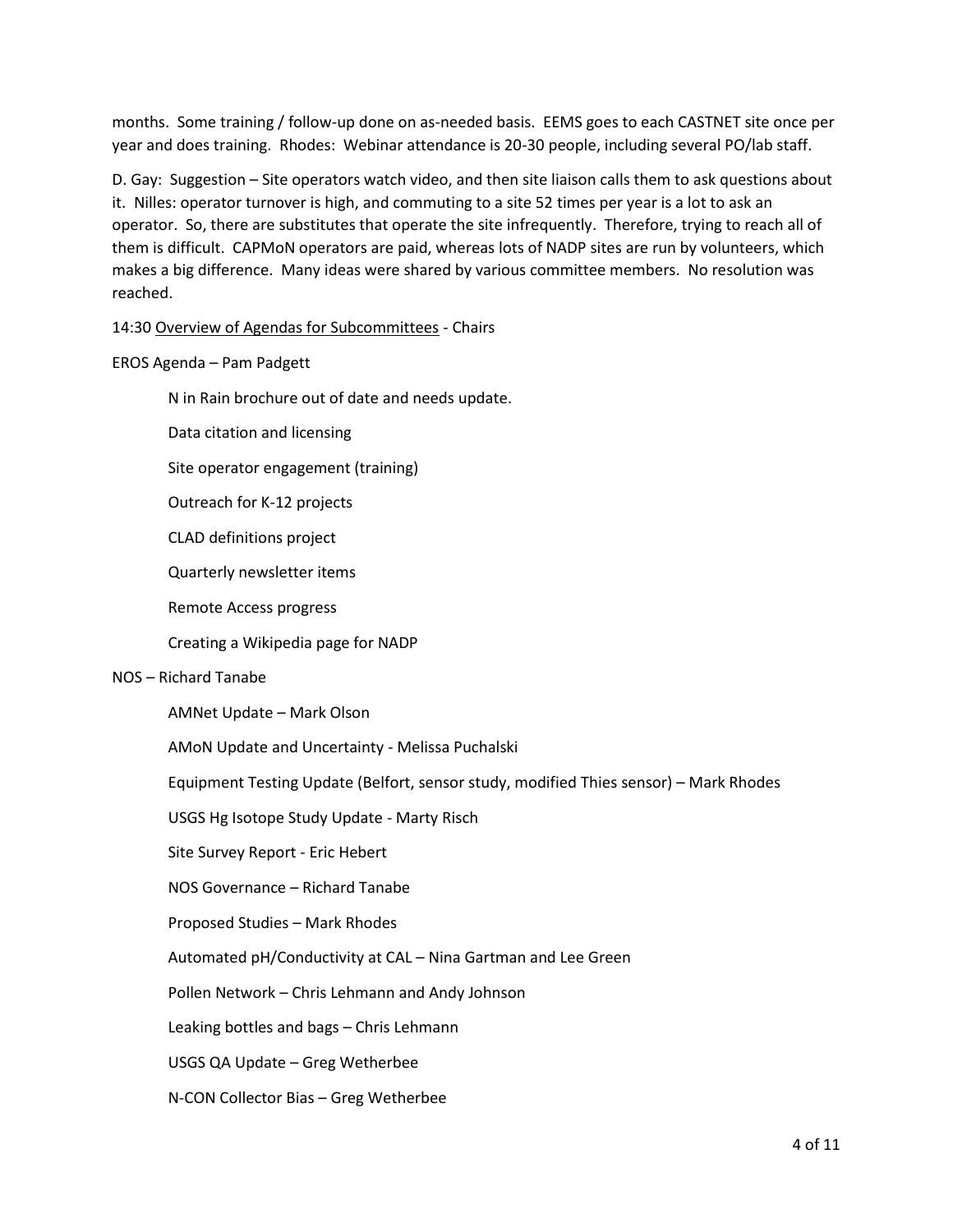## CAPMoN Update – Richard Tanabe

## CLAD – Claire O'Dea

Critical Loads uncertainty

Critical Loads definitions and webinars

General wrap-up

The meeting went into recess at 14:45.

#### **Wednesday, April 27th**

Meeting resumed at 13:30 with Science and Subcommittee Reports

## CLAD – Claire O'Dea

Created working groups: systems, uncertainty. Definition of terms.

#### TDEP - Kristi Morris

Met on Monday and Tuesday. Update from Gary Lear and Donna Schwede on mapping. Working on getting wet-deposition correct. Outreach: meetings, conferences, webinar, getting word out. Creating a TDEP map summary similar to the NADP annual report – more at fall meeting. Discussed Hg TDEP. Bringing experts to fall meeting to carry Hg further. Requesting renewal of TDEP as a Science Committee. Prioritized research needs. Kristi is going on 5 years as TDEP Chair, but Gary stepped down as Vice Chair. Chris Rogers stepped up to Vice Chair. Two-year terms for Chairs decided.

#### EROS – Pam Padgett

Update N brochure. Revising brochure. Ali Mohamed suggested adding an economic perspective to NADP description.

Data licensing discussed. Downloading large datasets into fixed file with a DOI assigned to that file. This would be faster and supplies a reference citation.

Education K-12 Outreach: D. Gay suggested short videos to describe data and effects. Video room will be set up at fall meeting, and volunteers will give short briefing on their projects / interests. The vignettes will be edited into a video.

CLAD and TDEP description document will be created and posted with citation. Newsletter has been a success. Outline for a Wiki page was developed. A Wikipedia page will be set up by Bob Larson, and EROS volunteers will populate the page with information.

# NOS – Richard Tanabe

Site Survey report, AMNet update, AMoN update

Motion for calculation of the AMoN uncertainty as the 2-sigma of trip blank values for quartiles of data was approved.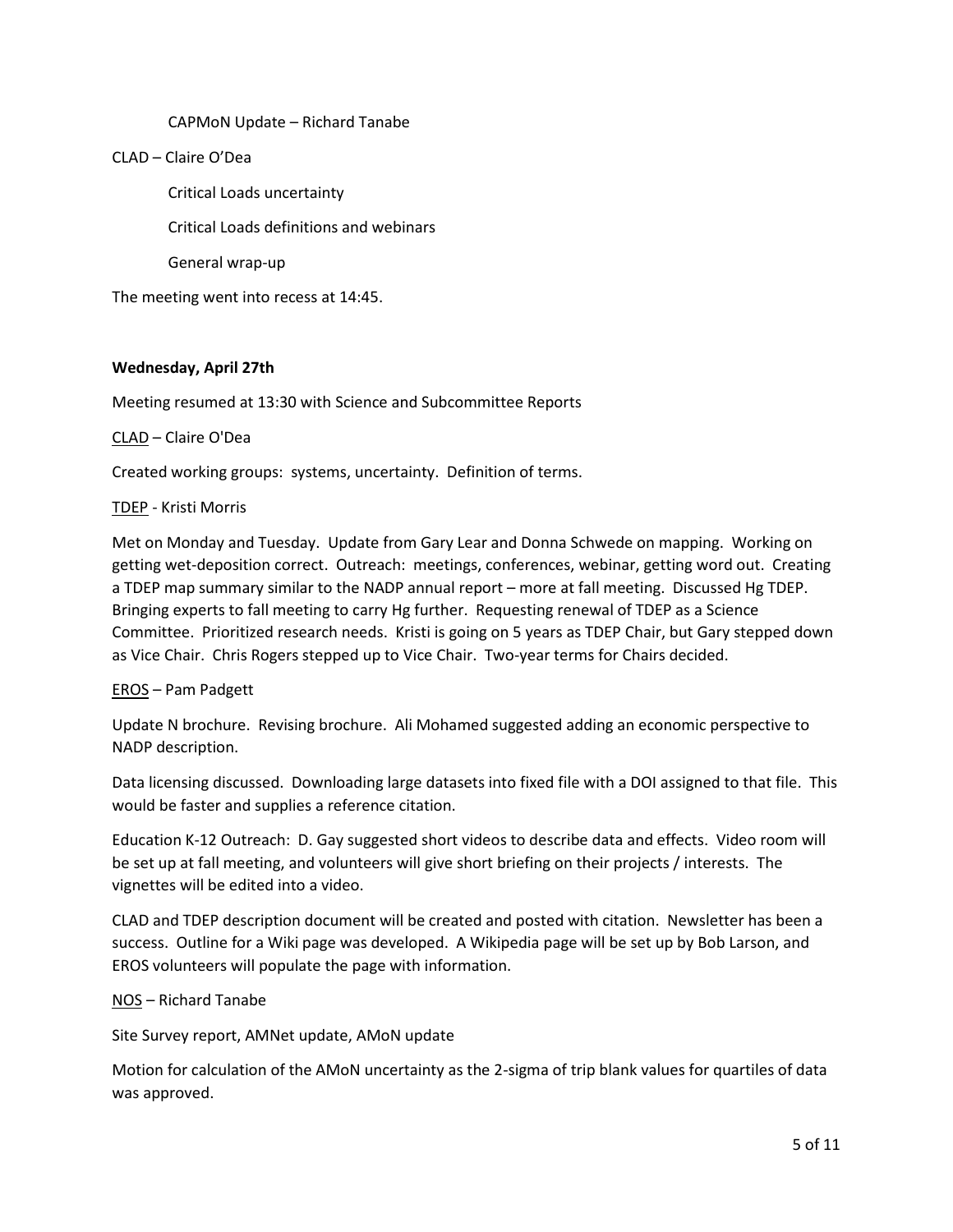Motion to stop Belfort e-gage testing was approved.

Accepted modified Thies sensor report. Accepted OR09 modified Thies sensor and data collected by OR09.

Greg Wetherbee gave the USGS External QA Report.

Nina Gartman and Lee Green reported on new, automated pH/Conductivity instrument.

Chris reported on leaking bottles and bags for bag sampling.

Mark Olson – Tekran users group meeting briefing.

Greg Wetherbee – N-CON collector bias. There is a bias, but depending on DQOs, might be important, might not.

Lehmann – Proposed Pollen Network

Richard – CAPMoN update.

Richard – NOS governance / selection of officers discussed.

#### 13:50 HAL Report - Bob Brunette

Ryan Nelson is new Lab Manager.

EPA Hg Air Toxics Standards update provided. April 14, 2016 EPA confirmed that it is appropriate and necessary to regulate air toxics, including Hg, from power plants.

Global Hg Treaty – Minamata Convention: More countries getting involved in Hg control.

Bob presented a time series of maps from 1999 to date on expansion of the MDN. 95,000 historical samples collected by MDN for wet deposition of Hg. Sites lost: NV02, NV09, AK04, AK98, AK00, 4 LADCO sites. Potential New: 4 LADCO, Kodiak AK, AK00, SK27. Jeopardy: WA03, but saved by NPS. LSU Ag stations want to keep LA stations running.

Pacific NW high altitude Hg deposition estimated by annual map using PRISM data, but more sites needed to verify.

Equipment modernization: down to less than 10% MDN using Belfort raingages. 59 modified ACM, and 59 N-CONs.

Site Liaisson Activity: 168 Journal Tracking Entries, 79 emails, 89 phone calls. No issues with new instruments, but a few ACM repairs.

2015 Review: 14 Specific Recognition, 47 recommendations, and 19 findings. HAL's written response was submitted November 30, 2015.

Database conversion – SQLServe Progress: Since last fall, many upgrades have automated reporting processes. Goal for switch over is June 2016. Meeting on Monday was held between HAL, db contractor, and QA Manager to discuss progress and plans.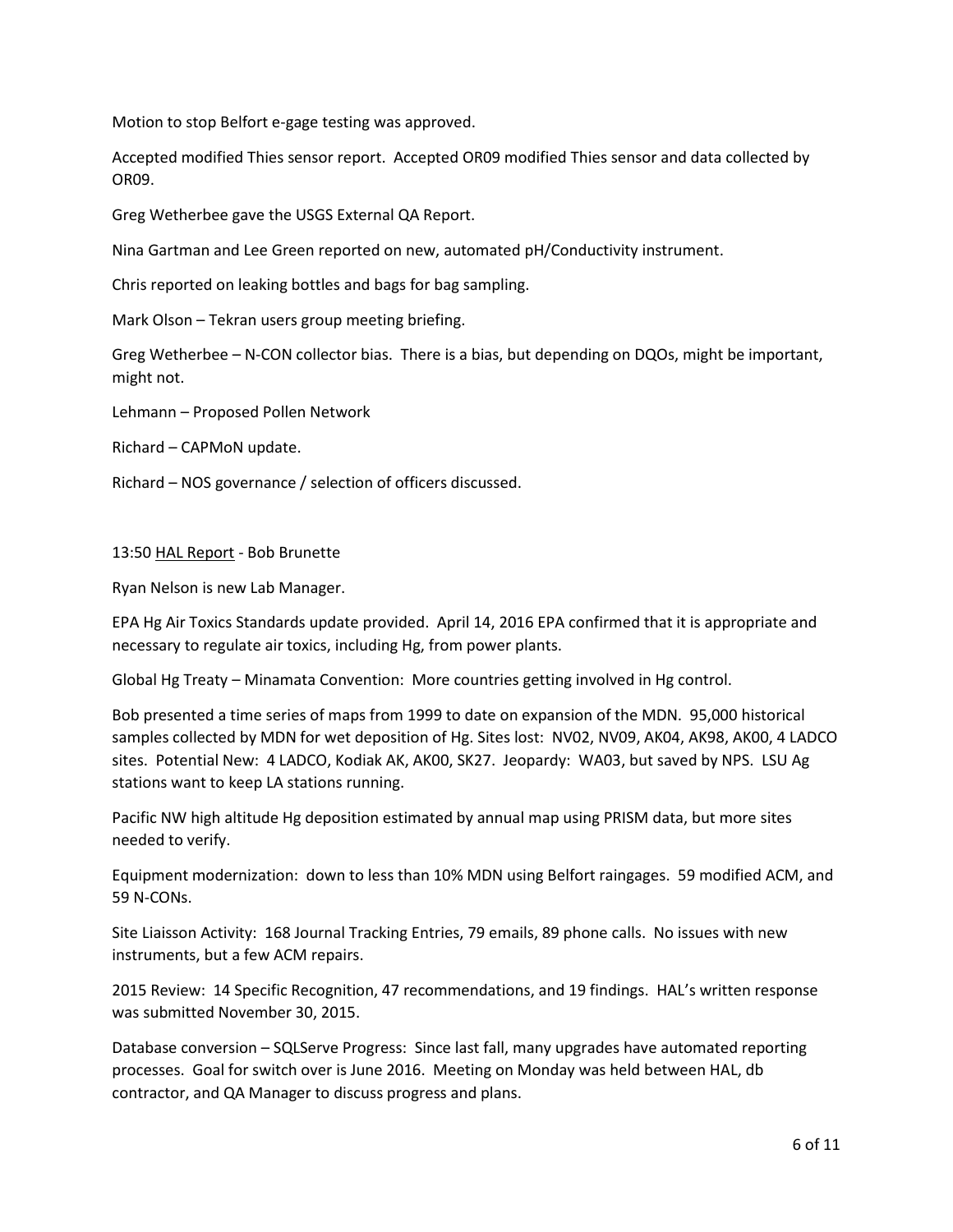QR Codes: 2016 distributions of A, B, and C codes are very similar to 2014. 94% data completeness with 4-6 percent C-coded samples.

Data delivery schedule: On track. Goal is to shorten time between site operator review and delivery to PO.

Draft MDN QA Report for 2015 is scheduled for delivery to Mark Rhodes by June 2016.

Reporting limits: Update to 2015 QA Report will include matrix duplicates.

Staff changes: Gerard Van der Jagt left HAL in November 2015.

Doug Disney is MDN Site Liaison again. Ryan is new Lab Manager taking over Gerard's position.

Trace Metals Initiative: Documentation in place. Good feedback from advocates and comments were well received. Current sponsors cannot share data. Trace Metals only collocated study at WA18. Decision to move to a Pilot Network; working with G. Wetherbee and M. Rhodes. Sites for Pilot: WA18, OH02, Environment Canada site, IL11, PA Site, AL/MS (in discussion). Draft plan will show where pilot network sites will be located.

Planning electronic outreach letter to Regulated Community.

EPA National Coastal Condition Assessment for Hg in fish selected Eurofins Frontier Global Sciences as lab to run samples for collaborative survey. Understanding that Hg is coming from atmospheric deposition

Assisting USGS with Hg isotope study at WA18.

EPA Reg. 6: 2016-18 Post MATS Total Hg Deposition will use same sites as 2010-12.

Possible Phosphorous monitoring at MDN/NTN collocated sites being studied.

PETG bottles being evaluated for use in MDN. Bottles will be single use. Percent differences between PETG and glass is about 1-3 percent. Collocated glass/PETG bottle study planned.

Jamie Shanley published paper on Puerto Rico Hg wet deposition.

International Joint Commission recommends US to support 21 MDN and AMNET sites and fund at \$250K/year to measure Hg deposition to Great Lakes. Suggested convening a discussion group between HAL, PO, and Environment Canada.

HAL attending National Env. Monitoring Counsel meeting.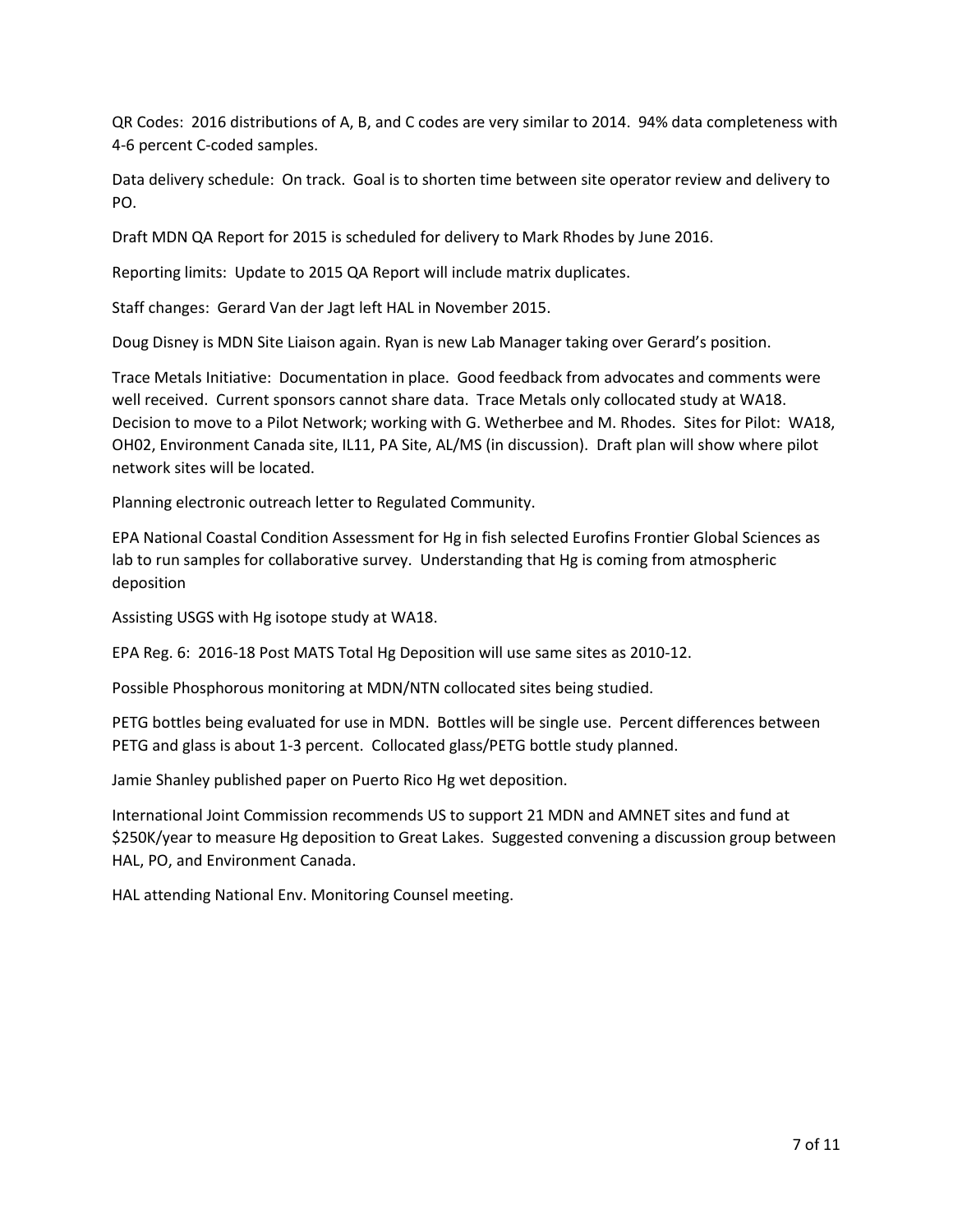# 14:15 Update on the Asia Pacific Mercury Monitoring Network- David Schmeltz

An emerging network, a group of countries, agencies, academics and monitoring groups making Hg measurements in wet deposition and in gaseous and particle-bound phases. Striving for consistent equipment and protocols and data sharing.

Policy Driver is Minamata Convention: 128 signatories, 25 ratifications; controls lifecycle stages of Hg covered by different articles of convention; monitoring provisions and planning activities for effectiveness evaluation.  $7<sup>th</sup>$  session on Intergovernmental Negotiating Committee on Hg – Dave's goal is to have NADP represented on that committee.

Global Emissions: 40% from East Asia, and 75% of that is from China. 5-40% of Hg deposited in US comes from Asia. Atmospheric Hg monitoring is well covered by NADP in USA, EMEP in Europe, but few sites in SE Asia where largest sources are located. No long-term measurement sites in SE Asia. Opportunities to improve monitoring coordination and assist countries with limited experience and capabilities (capacity building).

Partnership: Taiwan leadership. Sites in Indonesia, Japan, Korea, Philippines, Taiwan, Thailand, and Vietnam. Taiwan launching technology center and expanding lab. Support from NADP, USEPA, and Environment Canada. There are pending sites in Philippines, Sri Lanka, Vietnam, Thailand, and Indonesia. Interest from Mongolia and Malaysia. Program operating in Japan, Taiwan, and Korea already. Expansion to 25 – 30 sites, including India and Australia, others

Priorities: Taiwan to procure and deploy 15 new collectors, Sri Lanka and Philippines are next, EPA to support additional collector in Vietnam. Training and organizational development in July 2016 in Bangkok. Launch APMMN (PO) in June at NCU-Taiwan. Workshop in Japan in the fall. Data acquisition, management, and distribution work on database coming soon.

News article: Vietnam justifying more monitoring based on Hg in rain in Hanoi.

# 14:30 Expansion of NADP to Cuba and Mexico – Greg Wetherbee

Greg presented an unsolicited proposal to expand the NTN into the nations of Cuba and Mexico, with 2 sites in Mexico and 3 in Cuba. The sites were selected in coordination with the UNAM in Mexico City and the CEAC in Cienfuegos. NADP's objective is to create a transect of NTN sites through the Caribbean at about 22<sup>°</sup> North latitude. The data will be used to evaluate reactive nitrogen deposition to the Gulf of Mexico and Caribbean. In addition, the impact on the Cuban landscape due to increased development will be evaluated. NADP personnel involved in the project include Greg Wetherbee, David Gay, Chris Lehmann, Mark Nilles, and David Schmeltz.

# 14:45 Mercury Litterfall Status – Marty Risch

Litterfall useful for comparison with MDN and AMNet data. Network will achieve 5 years of operation in Autumn 2016 following NADP 12-point plan. Site sponsor pays \$2600/year. There are 8 passive collectors operating August through end of litterfall drop. Samples are dried and weighed (catch), analyzed for Hg and MeHg and deposition is calculated.

20 sites will operate in autumn 2015 – includes 6 new sites and a 3<sup>rd</sup> year in Puerto Rico. Initial study in 2007-09 plus data from initiative 2012-14 are ready for analysis. All told, there were 27 NADP sites in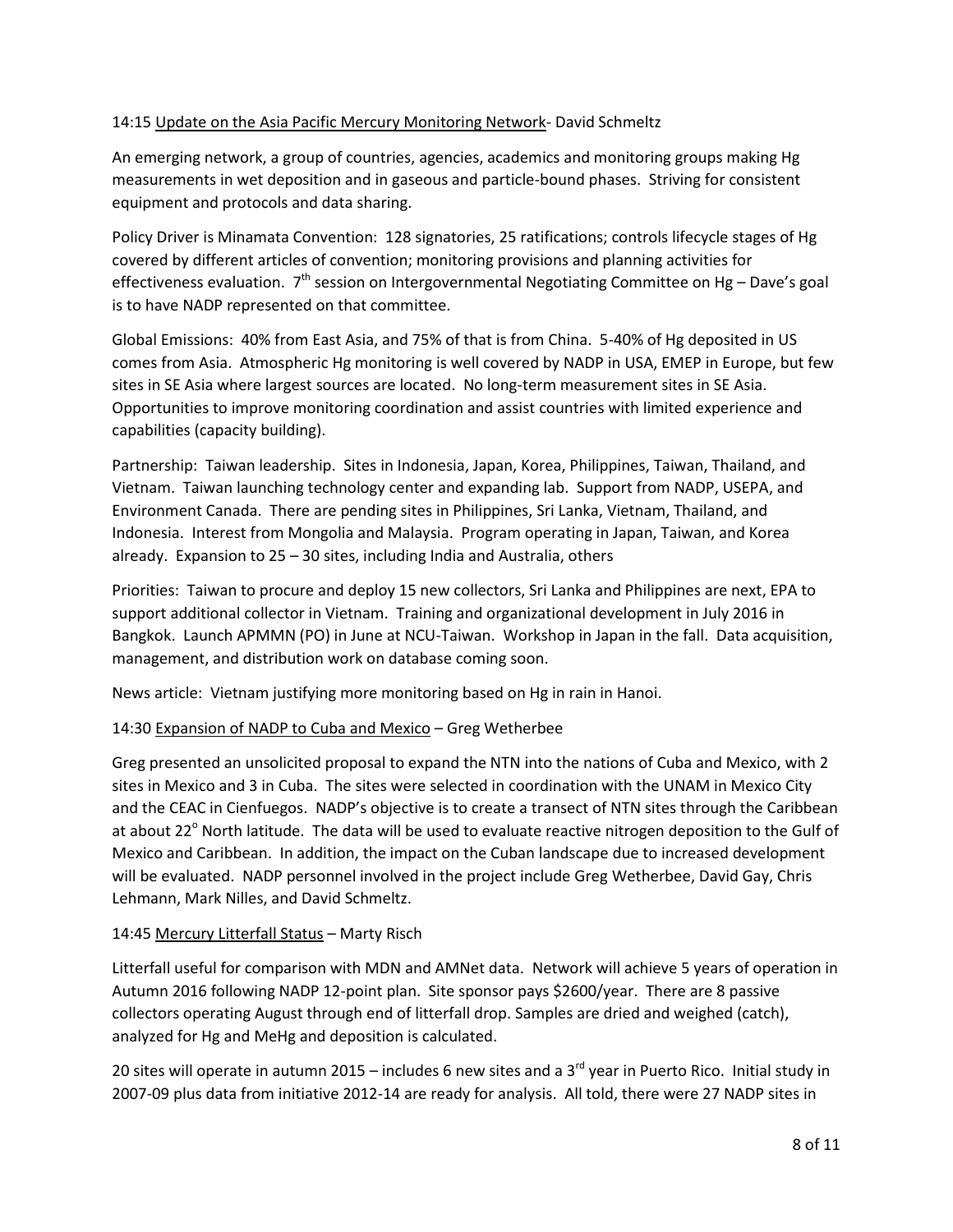deciduous and mixed forests in 16 states in eastern USA. Data summary: Median 11.6  $\mu$ g/m<sup>2</sup>/yr, Range: 2.2-23.4  $\mu$ g/m<sup>2</sup>/yr.

Median concentration: 41.9 ng/g, range 21.4-67.8 ng/g.

Median wet deposition: 9.2  $\mu$ g/m<sup>2</sup>/yr, range 4.5 – 19.7  $\mu$ g/m<sup>2</sup>/yr.

PR20 monthly data for 2014 with annual litterfall Hg dep. 37.9  $\mu$ g/m<sup>2</sup>/yr. Mean litterfall Hg concentration 45 ng/g. Litterfall catch 869 g. MeHg deposition 0.3% of total.

Marty is conducting an evaluation of temporal and spatial variability of Hg in deciduous forest study plot at Indiana Dunes. USGS supported IN34 site. Median Total Hg and sample dry weight are correlated. Mean weekly concentration 36.2 ng/g with 9.6% RSD. Rain on collector material did not seem to have a profound effect.

Samples are archived for 7 years, freeze dried and available for additional research. Journal article forthcoming later this year. NADP data archive planned.

# 15:20 SCUAM (Subcommittee on Urban Atmospheric Monitoring) update - Pam Templer/Tom Whitlow

Pam started out with an update on monitoring in Boston and NYC. Goal is to have 19 sites by 2025. Currently there are 4 urban NADP sites. In urban areas, scale is important. Hot spots and hot moments influence data. Siting criteria is always challenging, but achievable. 15 Sites in Boston. N inputs 4 times higher than rural areas and vary 3-4 fold in Boston.

Drivers of deposition rates: Variability driven by 1) distance to urban core, and 2) NOx emissions.

Sites in Boston set up for bulk deposition on roofs of buildings. Looking at both organic and inorganic forms of nitrogen.

Tom showed rooftop farm at Brooklyn Grange / Brooklyn Navy Yard. Issue was where to place collector(s). Bulk samplers located in middle of garden plots. Raised roof samples from 0.5-2.5m above roof surface also installed. Natural gas fired power plant is very close to rooftop garden creates "hot events".

There is both seasonal and small scale spatial variation. There are differences between raised roof samplers and samplers in plots. Generally higher concentrations in the lower samplers compared to raised roof samplers. Unfiltered N concentrations slightly higher than filtered.

Soil moisture sampling collecting leachate samples to "close the balance". More variation during growing season. Bulk deposition samples indicate more N leaching off of Grange surface compared to atmospheric deposition.

Pam Padgett asked about expansion of sample collection. Pam Templer indicated that they are at the maximum extent of their resources, but they could expand with other partner cities, and that they are willing to help other people get set up for monitoring.

Emily Elliot suggested making the Siting Criteria available more broadly to help people get set up.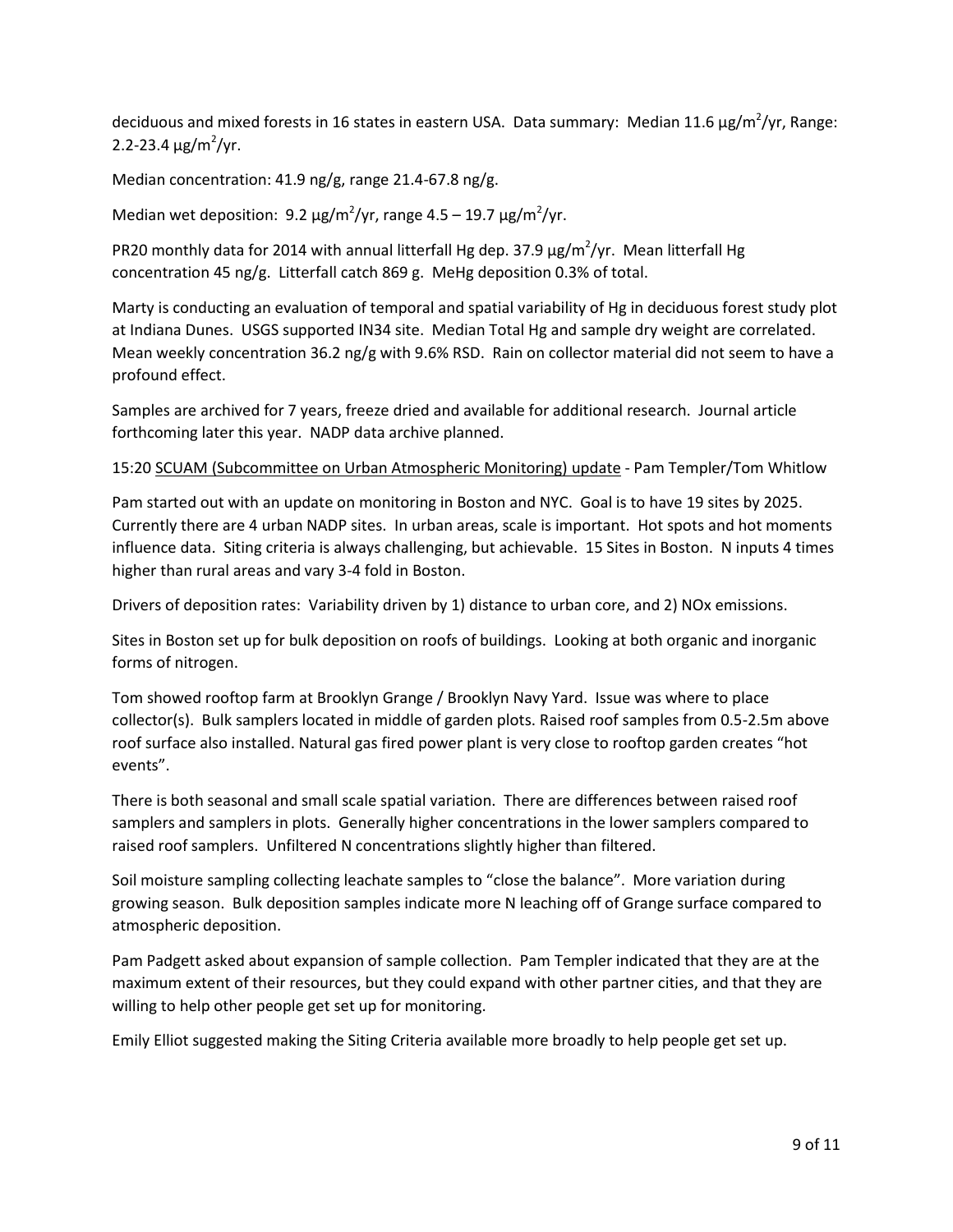# N deposition model performance and implications for CLAD, TDEP and NOS - Jason Williams

TDEP, CMAQ, NTN MAPS, AND CMAQ (WSU), GEOS-Chem, CAMx – Which models do you use? What should the protocol be to select a model?

CL Exceedance = N deposition – Critical Load (CL)

Typically, Ndep estimated using gridded output, equation applied to each grid cell, deterministic models assume no uncertainty in Ndep and CL.

Large Ndep bias could cause false positive or negative deterministic excedance. So, Jason quantified bias for available deposition models.

CMAQ at NTN uses N bias of CL values for lichens and diatoms.

Paradise Bulk Deposition Monitoring by NPS/SWU 30 km east of WA99 modeling used CMAQ, TDEP, PRISMxNTN. Model wet compared to bulk for different models. When PRISMxNTN used, the relation to measured bulk at Paradise were better than TDEP. Ndep bias can exceed 100% of CL values in the Pacific NW. The bias quantified is likely a minimum estimate.

Recommendation for CLAD: Require modelers to provide a file w/paired modeled and observed annual deposition values along with deposition GIS grids. Use performance information to inform model selection for CLs and CL exceedance calculations. Define adequate performance for your specific application. Use performance information to inform interpretation of CLs and CL exceedances.

Recommendation for TDEP/NOS: Discuss how NADP completeness criteria should be applied for NTN/TDEP maps. At Tahoma Woods, Criteria 1 and 3 most frequently not met. Used censored data, and results come out close to TDEP model.

A lively discussion between Jason, Donna Schwede, Rick Artz, Gary Lear, and others ensued and continued after adjournment of the session.

16:25 Annual Variations in Wet-deposition Chemistry Related to Changes in Climate - Greg Wetherbee

Greg presented his paper that was recently published online in Climate Dynamics. Greg's analysis shows how NADP precipitation-type data indicate that the snow season is shortening along with a trend toward increasing air temperature. Moreover, the timings of wet-deposition chemical maxima are shifting in a consistent latitudinal pattern with snow-season duration shortening. Longitudinal patterns are more varied with different patterns observed in high-altitude regions. The implications for theses shifts in wet-deposition timing are unclear. However, Greg speculated about how shifts in the growing season may or may not coincide with the observed shifts in wet deposition chemistry, which could cause more nutrients to wash off the landscape in surface water.

16:45 Spring 2017 Meeting - Greg Wetherbee

The spring 2017 meeting will be held at The Brown Hotel in Louisville, Kentucky.

16:50 Fall 2016 NADP Meeting and Scientific Symposium – Donna Schwede

The 2016 Fall Meeting and Scientific Symposium will be held at the La Fonda Hotel in Santa Fe, New Mexico.